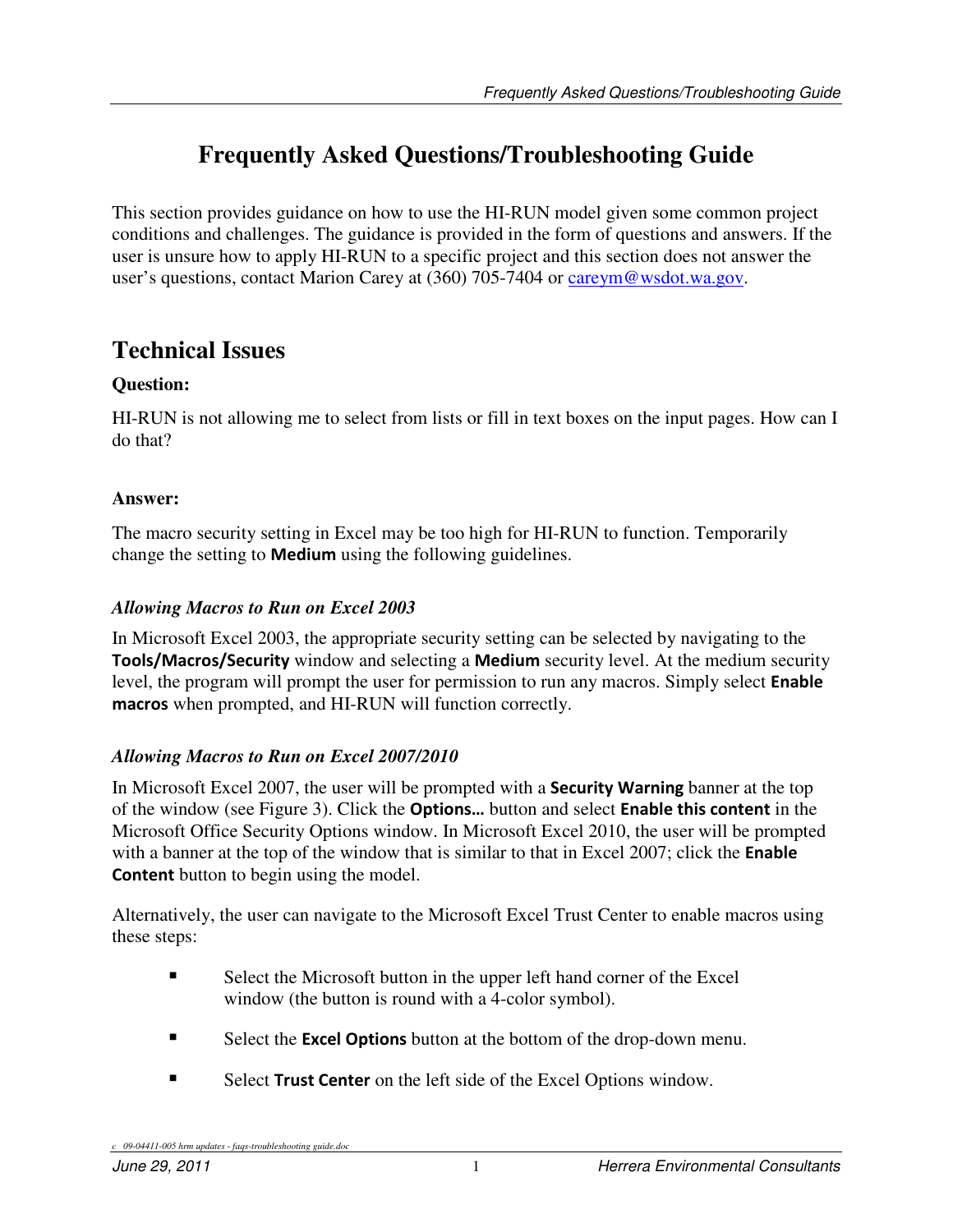- Select Macro Settings on the left side of the Trust Center window.
- Select **Enable all macros** temporarily while running HI-RUN. If you choose to select this, be sure that you reset the previous macro setting once you have finished running HI-RUN to protect your computer.

#### **Question:**

Macros are enabled, but I still cannot select water quality parameters or months from the lists. What should I do?

#### **Answer:**

Try switching to the **Dilution** sheet, then back to the **Loading** sheet by selecting the tabs at the bottom of the screen. This is an infrequent issue with Excel macro controls and could not be corrected in the HI-RUN program code.

## **Input Issues**

#### **Question:**

My project adds two new lanes of roadway adjacent to the existing highway. How do I delineate the threshold discharge areas (TDAs) for the project so that I can complete the Endangered Species Act Stormwater Design Checklist?

#### **Answer:**

There are number of possible situations that you may encounter while delineating your TDAs. Diagrams and completed Endangered Species Act Stormwater Design Checklist tables are provided on the *Biological Assessment Guidance – Stormwater Guidance* web page (http://www.wsdot.wa.gov/Environment/Biology/BA/BAguidance.htm#Stormwater) for an example that includes these four situations:

- TDA A: Existing roadway retains drainage pathway.
- **TDA B:** Some new impervious area is added to the existing roadway, but drainage pathway is maintained.
- **TDA C:** Drainage from half of the existing roadway is rerouted along with the new roadway areas, effectively reducing discharge to the existing outfall.
- TDA D (new): The new roadway that drains to a new discharge point is treated as a separate, new TDA.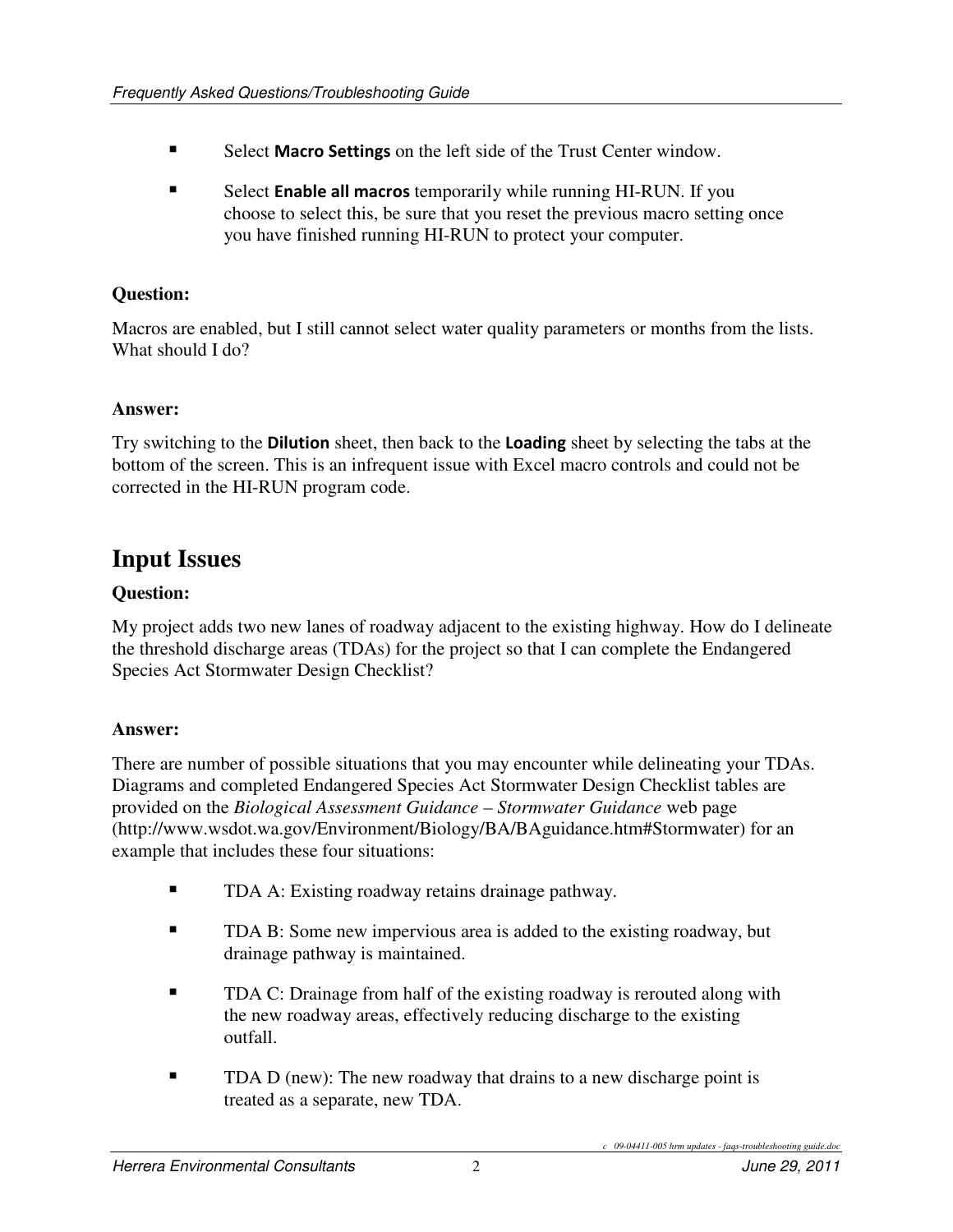## **Question:**

How do I analyze a new TDA into HI-RUN (one where there is no impervious area in the existing condition)?

## **Answer:**

If you enter zeros in the existing conditions table, the model will not be able to calculate a P (exceed) value and will not run. In order to do the analysis, you will need to enter a very small number (such as 0.01 acre) in the existing conditions table in the **No Treatment** row. This will allow the model to run as needed for the proposed condition.

## **Question:**

I can't find my saved inputs. Where are the input files?

## **Answer:**

HI-RUN saves input values in hidden sheets within the spreadsheet, not as separate files. If you have saved input settings in a previous session, you must open the same HI-RUN file to find and load those settings. You can save and load input settings using the buttons on the **Loading** and Dilution sheets.

## **Question:**

My TDA has a detention pond in the existing condition. How do I account for that in HI-RUN?

## **Answer:**

This condition cannot be explicitly accounted for in HI-RUN. If there is a detention pond in the existing condition, run HI-RUN as normal. If you are prompted regarding detention upon running the model ("The proposed TDA area exceeds the baseline TDA area by ## acres (not including infiltration BMP area). Do you wish to apply detention to the area difference?"), select No. After completing the HI-RUN analysis, you will need to provide a qualitative discussion of how the existing detention facility would affect the model results in the project biological assessment. Generally speaking, the effects would be:

- End-of-pipe loading and concentration results are not affected.
- Downstream distance results in existing conditions from receiving water dilution results are likely **overestimated** due to lower peak flows than modeled.

See the stormwater chapter of WSDOT's *Advanced Training Manual: Biological Assessment Preparation for Transportation Projects* for more guidance on the qualitative analysis.